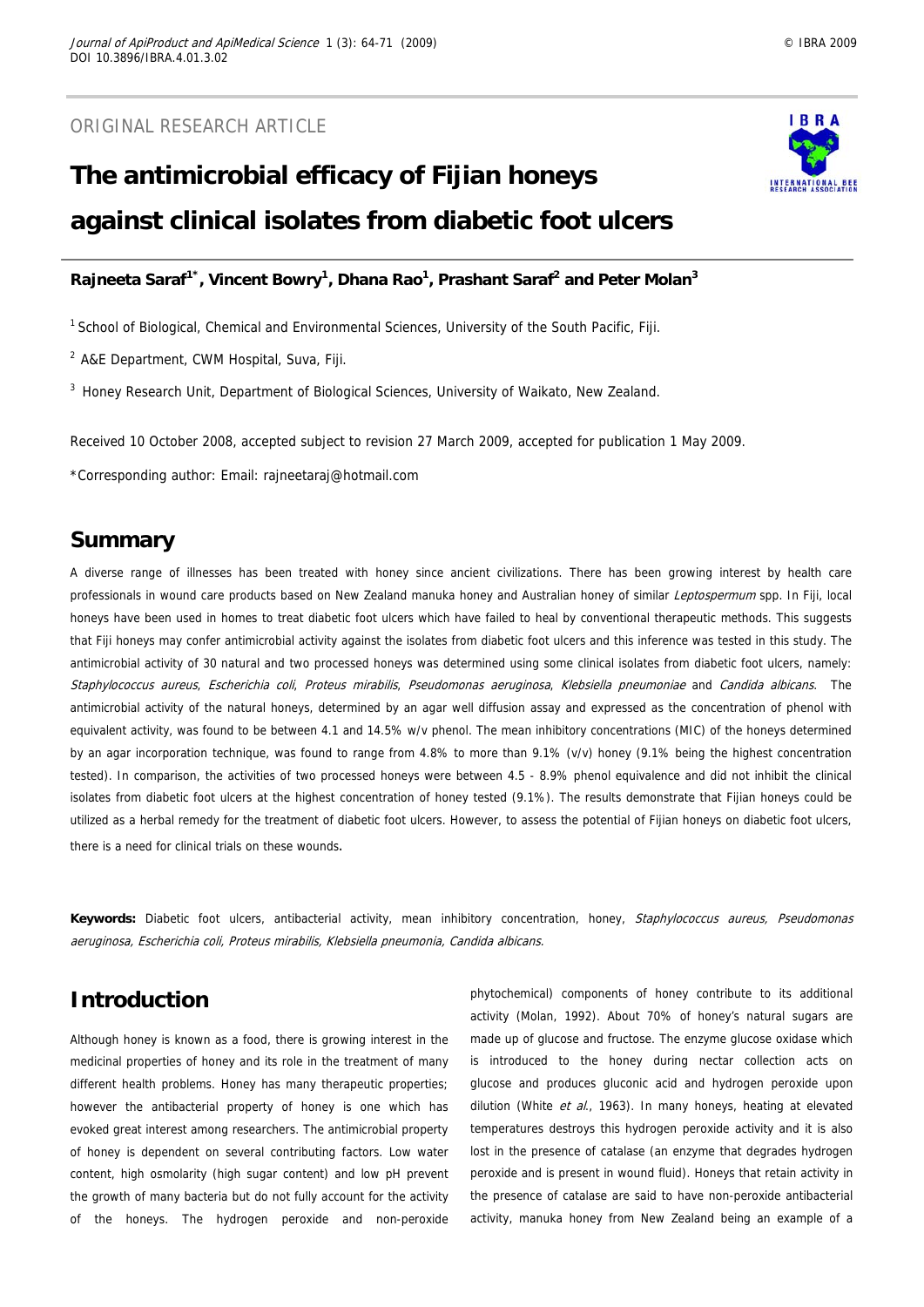honey with a high level of such activity (Allen, et al., 1991).

 There is increased development of resistance to every antibiotic introduced in clinical practice (Payne et al., 2007). Wound infections caused by drug-resistant organisms are common and lead to increased costs, morbidity and mortality. There is an urgent need for the discovery of new antibiotics with novel modes of action. Honey has been utilized as a wound care product and its usage as a wound healing agent is reported in the treatment of venous leg ulcers (Gethin & Cowman, 2008; Jull et al., 2008), burns (Subramanian, 1993), chronic leg ulcers (Oluwatosin et al., 2000), pressure ulcers (Weheida et al., 1991) and exit sites of central venous catheters (Johnson et al., 2005). There has been growing interest by health care professionals in wound-care products based on New Zealand Manuka honey and Australian honey of similar Leptospermum spp. (Molan and Betts, 2004). In Fiji, local honeys have been used in homes to treat diabetic foot ulcers (DFU) which have failed to heal by conventional therapeutic methods. This suggests that Fiji honeys may confer antimicrobial activity against the species infecting DFU and this inference was tested in this study.

 Infected foot ulcers are a common cause of morbidity in diabetic patients leading to complications like gangrene and amputations. In Fiji, one in every five people has diabetes and the incidence of foot problems and amputations remains high. Full thickness penetration of the dermis of the foot of diabetic people allows colonization of microbial species and initiates a complex series of reactions which leads to transient wound contamination or clinical infection. The initial microbial burden is low in DFU; however lack of proper care promotes microbial density and diversity. Most of the DFU are polymicrobial in nature (Brodsky et al., 1991; Ramani et al., 1991; Criado et al., 1992; Pathare et al., 1998; Chincholikar & Pal, 2002; Viswanathan et al., 2002). It has been reported that the prevalence of Staphylococcus aureus amongst Gram-positive bacteria and Pseudomonas aeruginosa amongst Gram-negative bacteria were the most dominant of the flora of DFU, followed by Klebsiella pnuemoniae, Escherichia coli, Proteus mirabilis and Candida albicans, (Bansal et al., 2008).

 There are many published reports on the antimicrobial potency of honey against different microbes and some of these studies have included S. aureus (Cooper et al., 1999; Cooper et al., 2002; Miorin et al., 2003; Al Waili, 2004; French et al., 2005; Basualdo et al., 2007; Mercan et al., 2007), P. aeruginosa (Cooper et  $al.$ , 2002; Estrada et  $al.$ , 2005; Boukraa et  $al.$ , 2007; Mercan et  $al.$ 2007; Mullai & Menon., 2007), E. coli (Estrada et al., 2005; Fangio et al., 2007; ), K. pnuemoniae (Al Waili, 2004; Estrada et al., 2005; Mercan et al., 2007), P. mirabilis (Al Waili, 2004; Estrada et al., 2005). and Candida species (Estrada et al., 2005; Mercan et al., 2007).

 The aim of the present study was to compare the antimicrobial capacity of 30 unprocessed Fijian honeys produced by



**Fig. 1.** The map of Fiji Islands with marked locations showing the origin of the honey samples.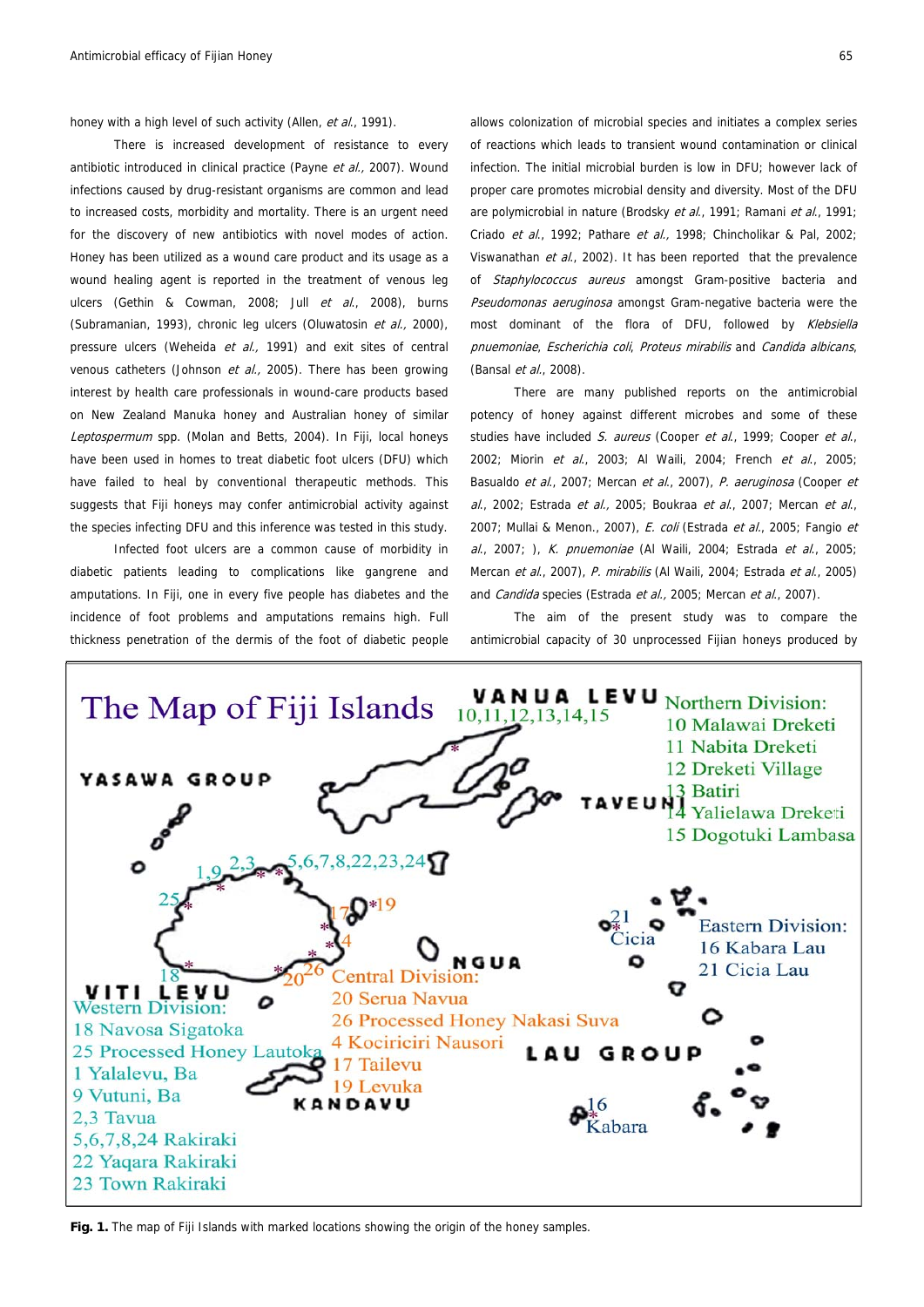honey bees (Apis mellifera) and two processed Fijian honeys through measurement of the zones of inhibition in an agar well diffusion assay, with reference to phenol as a standard antiseptic, testing them against the clinical isolates from DFU. The minimum inhibitory concentrations (MIC) of the 32 honeys were also determined against the same isolates.

# **Materials and methods**

## **Honey Samples**

Thirty samples of raw honey were collected by the beekeepers and the National Apicultural Coordinator from different geographical regions in Fiji as shown on the map in Fig. 1. Two samples of processed honey were obtained from the supermarket. The samples represented prominent bee farming industries in Fiji. The floral sources of the honeys were identified by the beekeepers (Table.1). Two samples from different suppliers of the same floral source were analyzed for comparison purposes. All of the samples were stored at room temperature and in the dark for 2 months until they were tested.

#### **Antimicrobial Activity**

The procedure used for evaluating antimicrobial activity was described by Allen and colleagues but without the inclusion of catalase (Allen et al., 1991). Whereas that method used only  $S$ . aureus, in this study six clinical isolates were used. The test organisms: S. aureus, E. coli, P. aeruginosa, P. mirabilis, K. pneumoniae and C. albicans were isolated from DFU of patients from CWM Hospital. The information on their identities and antibiotic sensitivities was provided by the Head Microbiologist. The organisms were stored on plates at  $4^{\circ}$ C. Cultures were also stored in glycerol at -80<sup>0</sup>C and sub cultured when required.

**Inoculum preparation**: Each of the clinical isolates were inoculated into 10 ml of Trypticase Soy broth and grown at 37 $\mathrm{^{0}C}$  for 18 hours. A further working culture was prepared by inoculating 200 µL from the overnight culture into 10 mL of Trypticase Soy broth and adjusted to 0.5 McFarland Standard (equivalent to  $10^6$ Colony Forming Unit (CFU)/mL), and diluted further to set an inoculum density of  $1x10^4$  CFU/mL which was used for the test.

**Plate preparation:** To prepare the assay plates 20 mL of nutrient agar (Merck) for each plate was sterilized and seeded with 100 µL inoculum adjusted to 1x10<sup>4</sup>CFU/mL.

**Preparation of honey samples:** A 40% (v/v) stock was prepared which was further diluted to obtain other concentrations of (20%, 10%, 5%, and 2.5%) v/v respectively.

**Preparation of phenol standards**: Standards 1% - 19% were prepared from a 20% w/v solution of phenol (BDH analar grade reagent) in water.

**Sample and standard application**: Wells with similar spacing were cut into the agar. Each sample and standard was tested in triplicate by adding to each well.

**Plate incubation:** After application of samples and standards, the plates were incubated at  $37^{\circ}$ C for 24 hrs compared to a control plate that had no honey. The zones of inhibition were observed for various concentrations of honey and phenol standards after the incubation period.

#### **Calculation of the antibacterial activity of honey**

The mean diameter of the clear zone around each phenol standard was measured and squared. From the graph of % phenol against the square of the mean diameter of the clear zone, the activity of each diluted honey sample was calculated. The activity was expressed as the equivalent phenol concentration (% w/v).

### **Minimum Inhibitory Concentration (MIC)**

The MIC was determined as described by Mulu, Belay & Fetene (2004). This paper tested MIC of honey against all the clinical isolates except for *C. albicans*.

 Mueller Hinton Agar (Merck) was sterilized and held in a water bath (45-5040 $^{\circ}$ C). Honeys were briefly heated to 40 $^{\circ}$ C to reduce viscosity and known volumes of honey were measured into 20 mL of molten media to give final concentrations of 2.4%, 3.6%, 4.8%, 5.9%, 7.0%, and 9.1% (v/v). The plate was poured, allowed to set and seeded with bacteria adjusted at  $1x10<sup>4</sup>$  CFU/ mL before incubation at  $37^{\circ}$ C for 24h. The plates were observed for growth and the results of the MIC were reported as the lowest concentration of honey that completely inhibited visible growth. For the plates where growth was visible, the results were recorded as >9.1% v/v (highest concentration of honey tested). Plans were to select honeys with lower MIC values and include those in clinical trials, therefore the maximum concentration of honey used was 9.1%.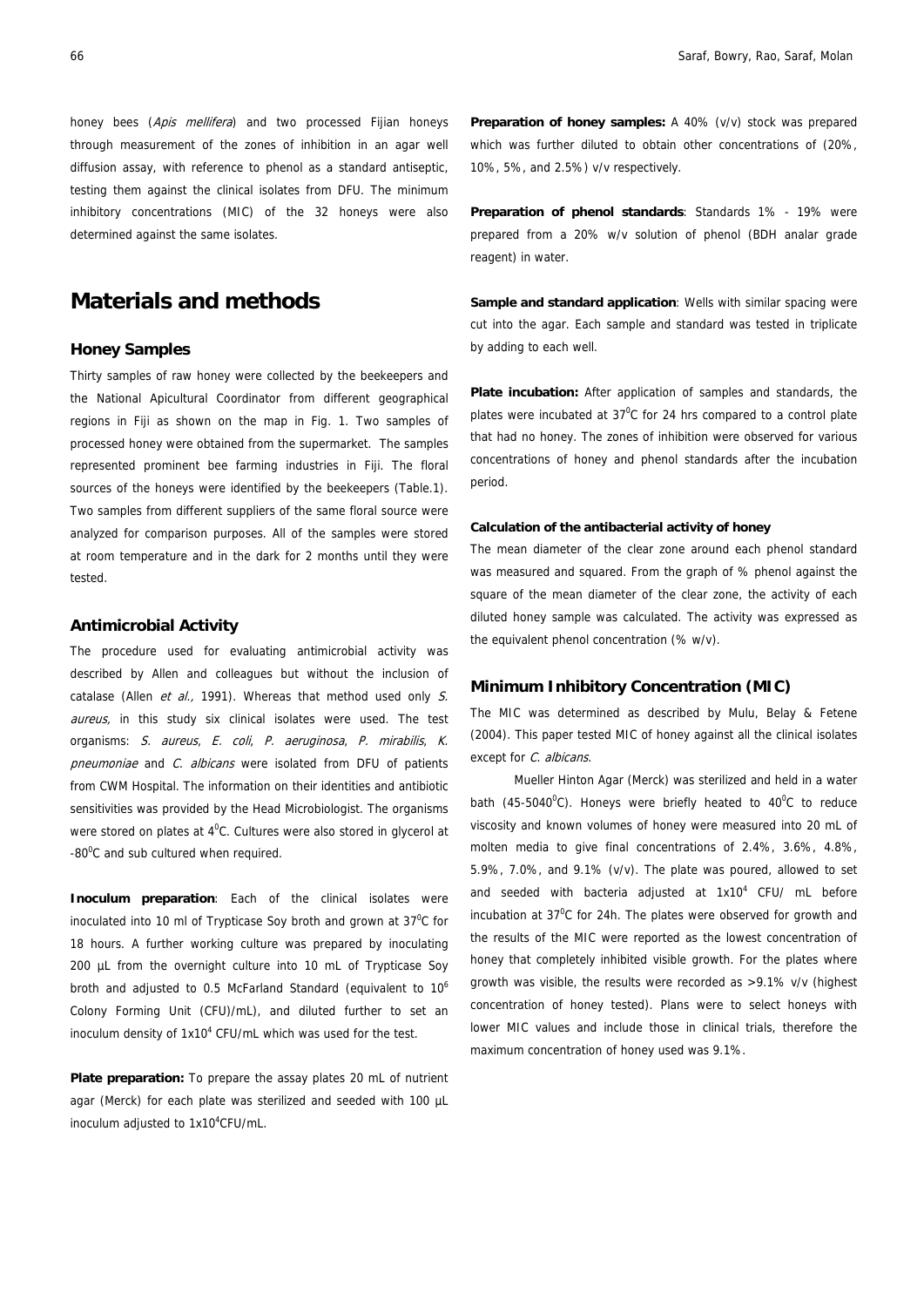Table 1. Antimicrobial activities of Fijian Honeys against clinical isolates from DFU, measured by an agar well diffusion assay. The results are shown the concentration of a solution of phenol with the equivalent microbial activity. Values shown are the mean  $(± SD)$  of three determinations. ND = Not Detectable, (less than 4.1% (w/v) phenol equivalent).

| Total Antimicrobial activity as % (w/v) phenol equivalent |                      |           |           |                  |                  |                  |            |  |
|-----------------------------------------------------------|----------------------|-----------|-----------|------------------|------------------|------------------|------------|--|
| Sample                                                    | <b>Floral Source</b> | S.aureus  | E.coli    | P.aeruginosa     | K.pneumoniae     | P.mirabilis      | C.albicans |  |
| $\mathbf{1}$                                              | Mango                | 4.9       | 6.4       | <b>ND</b>        | 5.7              | <b>ND</b>        | <b>ND</b>  |  |
| $\overline{2}$                                            | Coconut              | $6.7$     | 5.2       | <b>ND</b>        | 5.7              | 5.2              | <b>ND</b>  |  |
| $\mathbf{3}$                                              | Lantana              | 12.7      | 6.8       | 11.9             | 13.8             | <b>ND</b>        | 5.8        |  |
| $\overline{\mathbf{4}}$                                   | Henna Plant          | 5.1       | <b>ND</b> | <b>ND</b>        | 7.2              | 5.8              | <b>ND</b>  |  |
| 5                                                         | Mile a minute        | <b>ND</b> | <b>ND</b> | <b>ND</b>        | 6.1              | 7.6              | <b>ND</b>  |  |
| $\boldsymbol{6}$                                          | Mile a minute        | <b>ND</b> | <b>ND</b> | <b>ND</b>        | 7.3              | <b>ND</b>        | <b>ND</b>  |  |
| $\overline{7}$                                            | Pawpaw               | 9.1       | <b>ND</b> | <b>ND</b>        | 11.3             | <b>ND</b>        | <b>ND</b>  |  |
| 8                                                         | Balsam               | <b>ND</b> | 7.2       | <b>ND</b>        | 5.7              | 4.8              | ND         |  |
| 9                                                         | Bush Thumbergia      | 12.4      | 1.3       | 6.9              | 5.7              | 5.6              | 4.9        |  |
| 10                                                        | Dilo                 | 8.0       | <b>ND</b> | <b>ND</b>        | 4.8              | <b>ND</b>        | ND         |  |
| 11                                                        | Mango                | 4.9       | 5.2       | 11.3             | <b>ND</b>        | <b>ND</b>        | <b>ND</b>  |  |
| 12                                                        | Vaivai               | 5.2       | 10.3      | 5.7              | 5.7              | <b>ND</b>        | <b>ND</b>  |  |
| 13                                                        | Dilo                 | 7.8       | <b>ND</b> | 7.6              | 5.2              | <b>ND</b>        | <b>ND</b>  |  |
| 14                                                        | Balsam               | 5.6       | 4.7       | <b>ND</b>        | 5.2              | <b>ND</b>        | 4.2        |  |
| 15                                                        | Mint Weed            | 13.5      | <b>ND</b> | 4.5              | 13.4             | <b>ND</b>        | 4.3        |  |
| 16                                                        | Mint Weed            | 14.5      | 11.0      | $\overline{4.8}$ | $\overline{5.7}$ | 6.8              | $6.8\,$    |  |
| 17                                                        | Bush Thumbergia      | 10.3      | <b>ND</b> | <b>ND</b>        | 11.4             | 8.9              | 8.5        |  |
| 18                                                        | Lantana              | 12.1      | 7.8       | 10.2             | 10.1             | 10.3             | $6.4$      |  |
| $\overline{19}$                                           | Pawpaw               | 9.4       | 5.1       | 4.9              | 9.3              | 9.5              | 7.8        |  |
| 20                                                        | Passion Fruit        | 4.9       | 13.6      | 5.4              | 13.4             | 8.2              | 8.7        |  |
| 21                                                        | Vaivai               | 5.4       | 10.1      | 4.1              | 12.6             | 14.1             | 7.2        |  |
| 22                                                        | Marigold             | 7.3       | 11.8      | 4.9              | 6.1              | 7.6              | 9.7        |  |
| 23                                                        | Orange               | 9.9       | <b>ND</b> | 4.5              | 10.0             | 9.9              | 9.2        |  |
| 24                                                        | Coconut              | 6.5       | <b>ND</b> | 8.1              | 11.1             | $\overline{5.9}$ | <b>ND</b>  |  |
| 25                                                        | <b>Hibiscus</b>      | 8.2       | 12.9      | <b>ND</b>        | 7.8              | 6.1              | 5.5        |  |
| 26                                                        | Orange               | 9.4       | 11.5      | 7.4              | 7.2              | <b>ND</b>        | 4.9        |  |
| 27                                                        | Henna Plant          | 5.0       | <b>ND</b> | $\overline{5.3}$ | $\overline{5.7}$ | 5.6              | 6.1        |  |
| 28                                                        | <b>Hibiscus</b>      | 8.6       | ND        | <b>ND</b>        | <b>ND</b>        | ND               | 4.4        |  |
| 29                                                        | Marigold             | 9.5       | <b>ND</b> | 4.9              | 5.4              | 4.7              | <b>ND</b>  |  |
| 30                                                        | Passion Fruit        | 4.8       | <b>ND</b> | 6.2              | 4.8              | ND               | 4.7        |  |
| 31                                                        | Processed A          | 5.3       | 6.5       | 4.7              | 4.9              | 6.1              | <b>ND</b>  |  |
| 32                                                        | Processed B          | 4.5       | 5.1       | <b>ND</b>        | 5.3              | 8.9              | 5.9        |  |
| Mean                                                      | $\blacksquare$       | 7.6       | 5.2       | 4.8              | 7.3              | 4.6              | 4.4        |  |
| <b>SD</b>                                                 | $\blacksquare$       | 0.3       | 0.1       | 0.5              | 0.4              | $0.8\,$          | 0.6        |  |
|                                                           |                      |           |           |                  |                  |                  |            |  |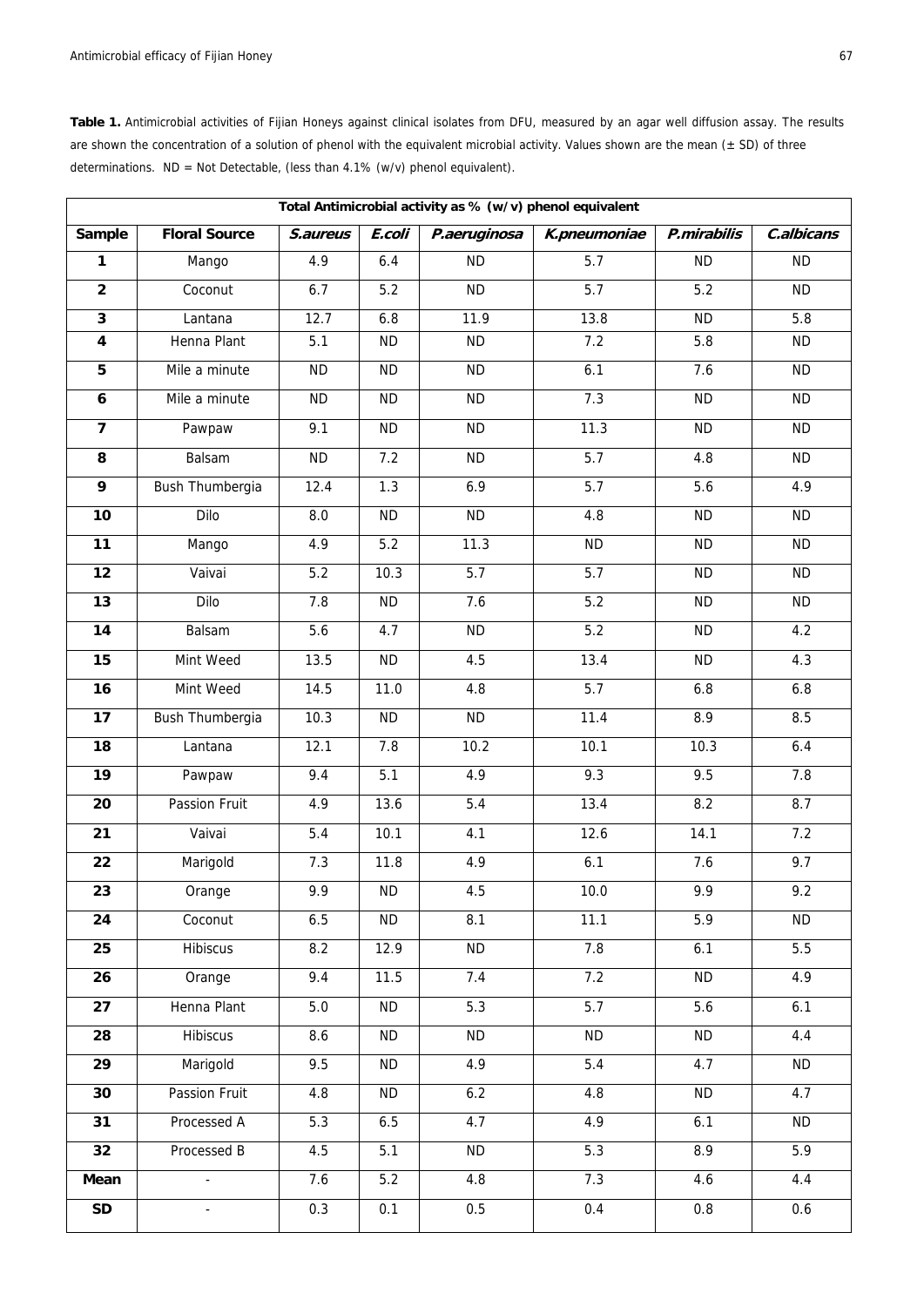**Table 2.** The Mean Inhibitory Concentrations (MIC) of Fijian Honeys as determined by the agar incorporation technique. The results are shown as the minimum concentration of each honey that gave complete inhibition of each isolate from DFU. The values > 9.1% indicate that there was no inhibition at the highest concentration tested.

| <b>Floral Source</b><br>S.aureus<br>Sample<br>E.coli<br>P.aeruginosa<br>K.pneumoniae<br>P.mirabilis<br>>9.1<br>>9.1<br>>9.1<br>>9.1<br>Mango<br>>9.1<br>1<br>$\overline{2}$<br>>9.1<br>>9.1<br>>9.1<br>>9.1<br>>9.1<br>Coconut | C.albicans<br>>9.1<br>>9.1 |
|--------------------------------------------------------------------------------------------------------------------------------------------------------------------------------------------------------------------------------|----------------------------|
|                                                                                                                                                                                                                                |                            |
|                                                                                                                                                                                                                                |                            |
|                                                                                                                                                                                                                                |                            |
| >9.1<br>$\overline{\mathbf{3}}$<br>9.1<br>4.8<br>7.0<br>>9.1<br>Lantana                                                                                                                                                        | >9.1                       |
| >9.1<br>Henna Plant<br>>9.1<br>>9.1<br>$\overline{\mathbf{4}}$<br>>9.1<br>>9.1                                                                                                                                                 | >9.1                       |
| >9.1<br>$5\phantom{.0}$<br>Mile a minute<br>>9.1<br>>9.1<br>>9.1<br>>9.1                                                                                                                                                       | >9.1                       |
| Mile a minute<br>>9.1<br>>9.1<br>>9.1<br>>9.1<br>>9.1<br>$\boldsymbol{6}$                                                                                                                                                      | >9.1                       |
| >9.1<br>$\overline{\mathbf{z}}$<br>9.1<br>>9.1<br>9.1<br>>9.1<br>Pawpaw                                                                                                                                                        | >9.1                       |
| >9.1<br>>9.1<br>Balsam<br>>9.1<br>>9.1<br>>9.1<br>8                                                                                                                                                                            | >9.1                       |
| 9<br>>9.1<br>>9.1<br>>9.1<br>Bush Thumbergia<br>9.1<br>>9.1                                                                                                                                                                    | >9.1                       |
| >9.1<br>10<br>>9.1<br>>9.1<br>>9.1<br>$\frac{1}{5}$ 9.1<br>Dilo                                                                                                                                                                | >9.1                       |
| $\overline{11}$<br>5.9<br>>9.1<br>>9.1<br>>9.1<br>Mango<br>>9.1                                                                                                                                                                | >9.1                       |
| 12<br>>9.1<br>>9.1<br>>9.1<br>Vaivai<br>>9.1<br>>9.1                                                                                                                                                                           | >9.1                       |
| $\overline{13}$<br>>9.1<br>>9.1<br>>9.1<br>>9.1<br>>9.1<br>Dilo                                                                                                                                                                | >9.1                       |
| >9.1<br>14<br>Balsam<br>>9.1<br>>9.1<br>>9.1<br>>9.1                                                                                                                                                                           | >9.1                       |
| >9.1<br>$\overline{15}$<br>Mint Weed<br>>9.1<br>7.0<br>9.1<br>>9.1                                                                                                                                                             | >9.1                       |
| >9.1<br>16<br>Mint Weed<br>7.0<br>9.1<br>>9.1<br>>9.1                                                                                                                                                                          | >9.1                       |
| >9.1<br>17<br>Bush Thumbergia<br>9.1<br>>9.1<br>9.1<br>>9.1                                                                                                                                                                    | >9.1                       |
| 7.0<br>9.1<br>18<br>9.1<br>>9.1<br>9.1<br>Lantana                                                                                                                                                                              | >9.1                       |
| 19<br>>9.1<br>9.1<br>9.1<br>9.1<br>>9.1<br>Pawpaw                                                                                                                                                                              | >9.1                       |
| >9.1<br>Passion Fruit<br>7.0<br>>9.1<br>20<br>>9.1<br>9.1                                                                                                                                                                      | >9.1                       |
| 21<br>>9.1<br>7.0<br>Vaivai<br>>9.1<br>9.1<br>9.1                                                                                                                                                                              | >9.1                       |
| 22<br>>9.1<br>9.1<br>>9.1<br>>9.1<br>Marigold<br>>9.1                                                                                                                                                                          | >9.1                       |
| >9.1<br>9.1<br>9.1<br>23<br>9.1<br>>9.1<br>Orange                                                                                                                                                                              | >9.1                       |
| $\overline{24}$<br>>9.1<br>>9.1<br>>9.1<br>9.1<br>>9.1<br>Coconut                                                                                                                                                              | >9.1                       |
| 25<br>Hibiscus<br>>9.1<br>9.1<br>>9.1<br>>9.1<br>>9.1                                                                                                                                                                          | >9.1                       |
| >9.1<br>>9.1<br>26<br>Orange<br>9.1<br>9.1<br>>9.1                                                                                                                                                                             | >9.1                       |
| Henna Plant<br>27<br>>9.1<br>>9.1<br>>9.1<br>>9.1<br>>9.1                                                                                                                                                                      | >9.1                       |
| <b>Hibiscus</b><br>28<br>>9.1<br>>9.1<br>>9.1<br>>9.1<br>>9.1                                                                                                                                                                  | >9.1                       |
| 29<br>Marigold<br>>9.1<br>>9.1<br>>9.1<br>9.1<br>>9.1                                                                                                                                                                          | >9.1                       |
| >9.1<br>30<br>Passion Fruit<br>>9.1<br>>9.1<br>>9.1<br>>9.1                                                                                                                                                                    | >9.1                       |
| 31<br>Processed A<br>>9.1<br>>9.1<br>>9.1<br>>9.1<br>>9.1                                                                                                                                                                      | >9.1                       |
| Processed B<br>32<br>>9.1<br>>9.1<br>>9.1<br>>9.1<br>>9.1                                                                                                                                                                      | >9.1                       |
| $\sf SD$<br>0.5<br>0.3<br>0.4<br>0.6<br>0.3<br>$\mathbb{Z}^2$                                                                                                                                                                  | 0.6                        |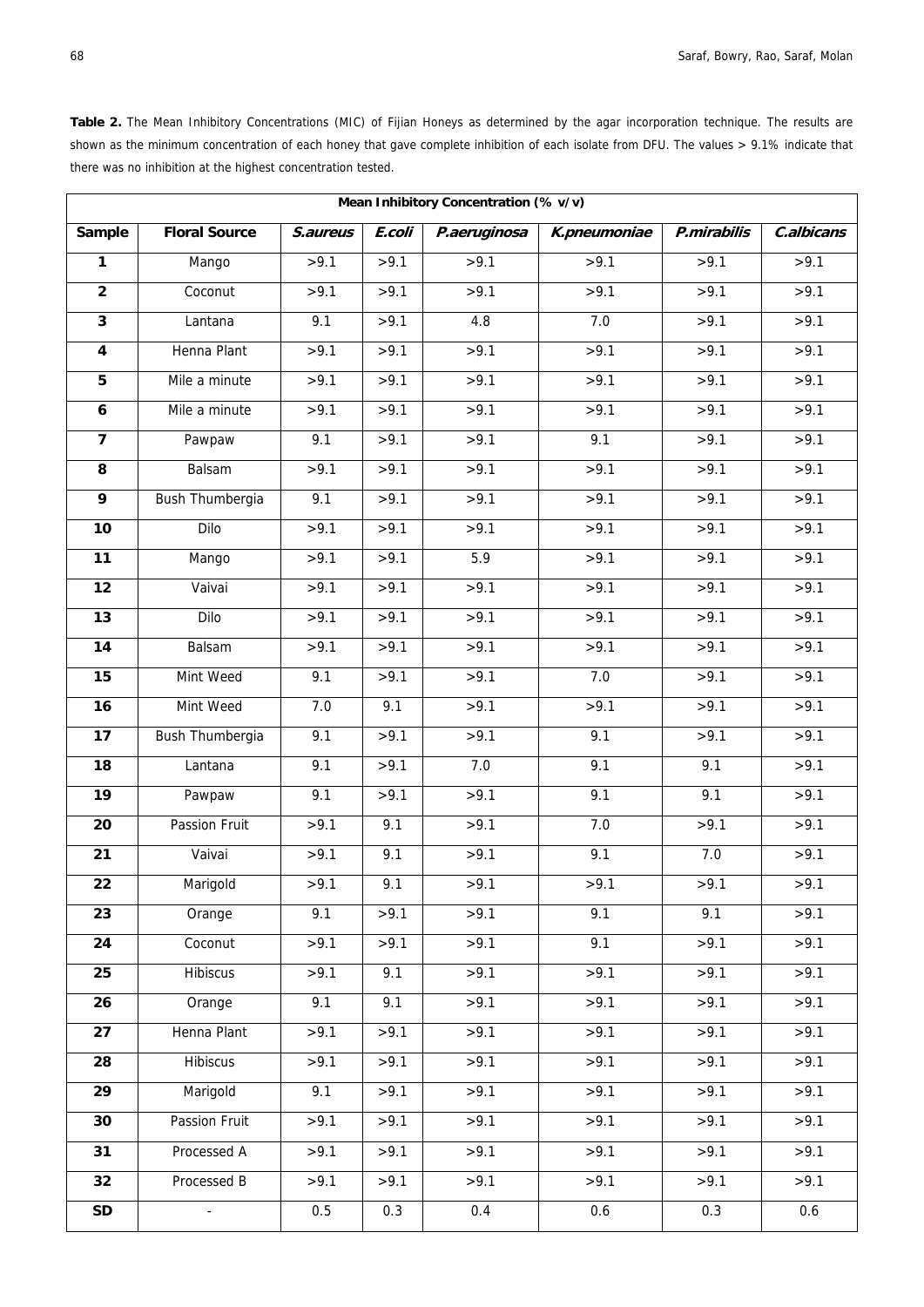## **Results**

#### **Antimicrobial Activity**

The antimicrobial activity of the 32 Fijian honeys (natural and processed) against the clinical isolates of DFU is shown in Table 1, expressed as the concentration of phenol with activity equivalent to that of the undiluted honey (Allen  $et$  al., (1991). The lowest concentration of phenol standard which was able to produce detectable antimicrobial activity in this assay was 4.1% (w/v). The absence of zones of inhibition indicated that the activity could not be detected (ND) for these honeys as it was lower than 4.1% (w/v) phenol equivalent.

#### **Minimum Inhibitory Concentration**

The MIC's of the 32 Fijian honeys tested against the clinical isolates from DFU showed marked variation between microorganisms (Table 2). The 2 processed honeys did not inhibit any of the microbes at 9.1% v/v, which is the highest concentration used for this assay. None of the honeys were able to inhibit *C. albicans* at 9.1% (v/v). The MIC values of the 30 natural honeys against the six microbes were between 4.8 and higher than 9.1% (v/v).

## **Discussion**

In this study we have demonstrated that all the 32 Fijian honeys display antimicrobial activity against clinical isolates of DFU. More than half of the honeys demonstrated activity equivalent to that of phenol between 4% and 12% (w/v) (Table 1). The MIC values indicate that most of the 30 natural honeys (Table 2) failed to inhibit the DFU clinical isolates tested here, (19 honeys against S. aureus, 24 honeys against E. coli, 27 honeys against P. aeruginosa, 20 honeys against K. pneumoniae, 26 honeys against P. mirabilis, and all the 30 honeys against  $C.$  albicans). The two processed honeys did not inhibit any of the microbes from DFU at the maximum concentration tested (9.1% v/v). These values for the antibacterial activity of Fijian honeys tested against S. aureus can be compared with those obtained by Allen et al. (1991) from testing 345 samples of New Zealand honeys by the same method. They found the median MIC value to be equivalent to 13.6% (w/v) phenol. The mean value from the testing against S. aureus in the present study, equivalent to 7.6% phenol, indicates that Fijian honeys are not as potently antibacterial as New Zealand honeys. This is also indicated by the finding that the most active of the 30 samples of unprocessed Fijian honey had an activity equivalent to only 14.5% (w/v) phenol, little more than the median activity for the New Zealand honeys. However, a larger number of samples would have to be tested before this could be concluded with certainty.

 The MIC values found in the present study for Fijian honeys can be compared with those found by other authors for other honeys tested against S. aureus and P. aeruginosa, the dominant microbes in DFU (Bansal et al., 2008). Cooper et al. (1999) used a manuka honey (non-peroxide activity) and a pasture honey (hydrogen peroxide activity), each with a near median level of activity for that type of activity, testing it against 58 strains of coagulase-positive S. aureus, and found the MIC to range from 2% to 3% (v/v) for the manuka honey and 3% to 4% (v/v) for the pasture honey. Similar honeys were also tested against 20 clinical isolates of Pseudomonas spp from infected wounds (Cooper, Molan and Harding, 2002) and against 17 strains of P. aeruginosa isolated from infected burns. (Cooper, Halas and Molan, 2002). Mean values for the MIC for both types of honey were 7% (v/v) for both studies. In comparison, the MIC values found in the present study in testing against S. aureus ranged from  $7.0 - 9.1\%$  (v/v) and against P. aeruginosa were in the range 4.8- > 9.1% v/v. The comparison again indicates that the Fijian honeys do not have a high level of antibacterial activity. However, the MIC values found indicate that it would be possible to select Fijian honeys that would completely inhibit the growth of bacteria even if the honey became diluted ten-fold when in use on infected ulcers.

 A clinical trial would be needed using Fijian honey to discover whether the locally produced honey is suitable for resolving the problem of infected DFU in Fiji. There is no evidence from randomized controlled trials to evaluate the effectiveness of honey in the eradication of infection or healing of DFU. However, it was reported by Sahel (2004) that honey treatment of DFU gave better control of infection and reduced mean healing time and amputation rates, much better than that achieved with Povidone iodine / hydrogen peroxide. Gethin and Cowman (2008) recruited 180 patients with venous leg ulcers. The patients represented some with diabetic ulcers. It was observed that manuka honey increased incidence of healing, gave effective desloughing and a lower incidence of infection than the control. In a non-comparative study of the use of honey as a wound dressing, Efem (1988) treated wounds of various etiology, including diabetic ulcers, with honey therapy. The results of this study indicated that honey promoted granulation and epithelization of the wounds, reduced odour and had a dehydrating effect on the wounds. Case studies have also shown that honey has rapid healing effects on DFU (Eddy et al., 2008).

 The faster healing of DFU dressed with honey also may result from the anti-inflammatory and de-sloughing effects of honey. There are numerous reports of these effects being observed clinically in a variety of types of wound as a reduction in odema and pain (Molan, 1999) and improvement in healing outcomes (Gethin & Cowman, 2008). These beneficial effects of honey, and its lack of adverse effects on wounds (Molan, 1999), considered along with the findings from the present study, indicate that Fijian honeys can be regarded as a possible treatment option for DFU. The authors are currently recruiting participants for a randomized controlled trial to assess the efficacy of honey against DFU.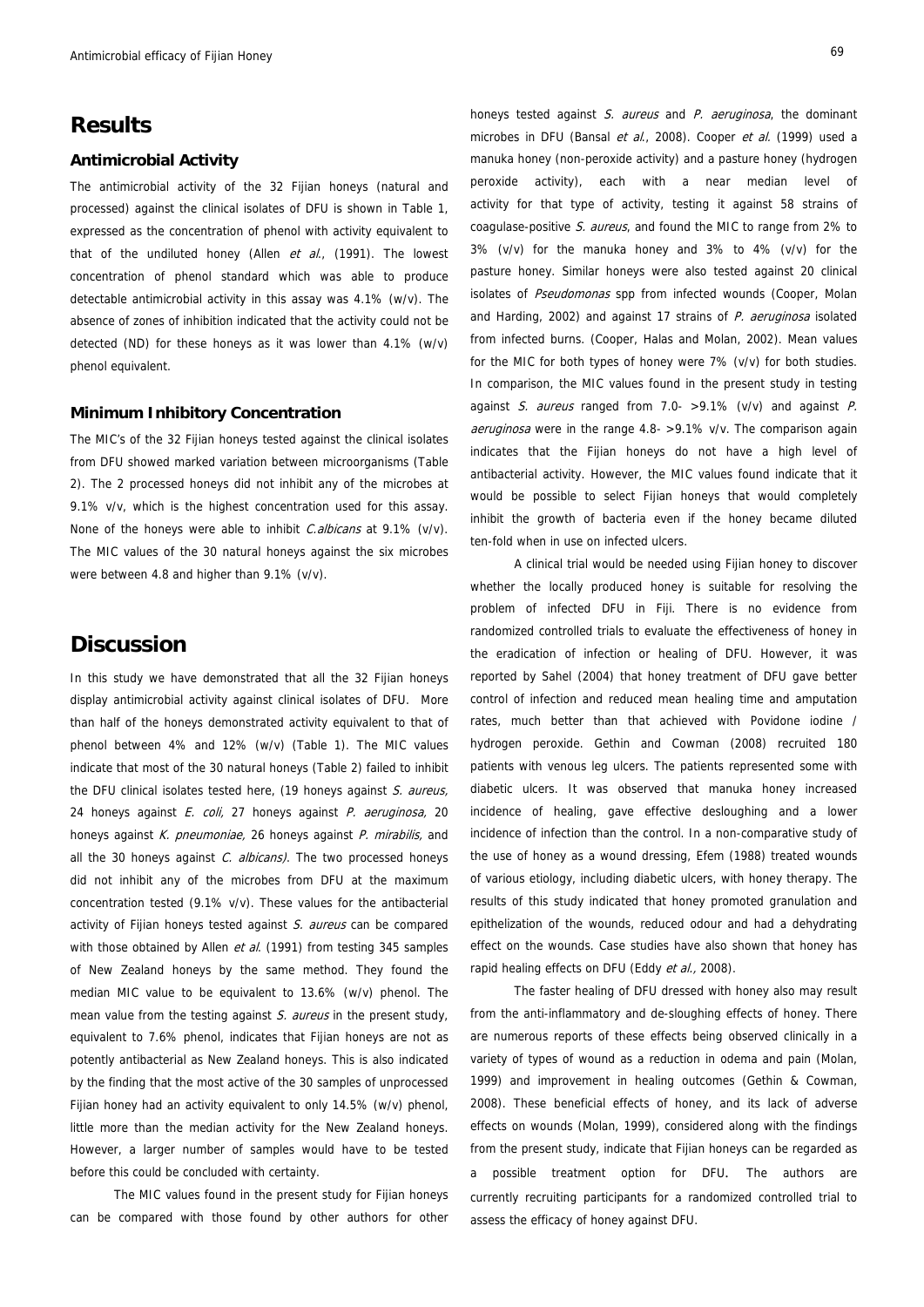## **Acknowledgments**

This work was funded by the London Insulin Dependent Diabetes Trust (IDDT). We thank the CWM Hospital, Microbiology Department who kindly supplied us with the isolates of diabetic foot ulcers. We wish to thank Mr. Kamal Prasad, Apicultural Coordinator, Ministry of Agriculture Fiji for liasing with the bee-keepers and providing us with the honey samples from different regions in Fiji.

## **References**

- ALLEN, K L; MOLAN, P C; REID, G M (1991) A survey of the antibacterial activity of some New Zealand honeys. Journal of Pharmacy and Pharmacology 43(12): 817- 822.
- AL- WAILI, N S (2004) Investigating the antimicrobial activity of natural honey and its effects on the pathogenic bacterial infections of surgical wounds and conjunctiva. Journal of Medicinal Food 7(2): 210-222.
- BANSAL, E; GARG, A; BHATIA, S, et al (2008) Spectrum of microbial flora in diabetic foot ulcers. Indian Journal of Pathology and Microbiology 51(2): 204-208.
- BASUALDO, C; SGROY, V; FINOLA, M S; MARIOLI, J M (2007) Comparison of the antibacterial activity of honey from different provenance against bacteria usually isolated from skin wounds. Veterinary Microbiology 124: 375-381.
- BOUKRAA, L; NIAR, A (2007) Sahara honey show higher potency against Pseudomonas aeruginosa compared to north Algerian types of honey. Journal of Medicinal Food 10(4): 712- 714.
- BRODSKY, J W; SCHNEILDER, C (1991) Diabetic Foot Infections. Orthopedic Clinical North American Journal 22: 472-489.
- CHINCHOLIKAR, D A; PAL, R B (2002) Study of fungal and bacteriological infections of the diabetic foot. Indian Journal of Pathology and Microbiology 45: 15-22.
- COOPER, R A; HALAS, E; MOLAN, P C (2002) The efficacy of honey in inhibiting strains of Pseudomonas aeruginosa from infected burns. Journal of Burn Care & Rehabilitation 23(6): 366-370.
- COOPER, RA; MOLAN, PC (1999) The use of honey as an antiseptic in managing Pseudomonas infection. Journal of Wound Care 8 (4): 161-164.
- COOPER, R A; MOLAN, P C; HARDING, K G (2002) The sensitivity to honey of Gram- positive cocci of clinical significance isolated from wounds. Journal of Applied Microbiology 93: 857-863.
- COOPER, R A; MOLAN, P C; HARDING, K G (1999) Antibacterial activity of honey against strains of Staphylococcus aureus from infected wounds. Journal of the Royal Society of Medicine 92 (6): 283-285.
- CRIADO, E; DE STEFANO, A A; KEAGY, B A; UPCHURCH, G R Jr; JOHNSON, G Jr (1992) The course of severe foot infection in patients with diabetes. Surgery Gynecology & Obstetrics 175: 135-140.
- EDDY, J J; GIDEONSEN, M D; MACK, G P (2008) Practical Considerations of using topical honey for neuropathic diabetic foot ulcers: a review. Wisconsin Medical Journal 107(4): 187-190.
- EFEM, S E E (1988) Clinical observations on the wound healing properties of honey. British Journal of Surgery 75: 679-681.
- ESTRADA, H; GAMBOA, M; MDEL, M; ARIAS, L; CHAVES, C (2005) Evaluation of the antimicrobial action of honey against Staphylococcus aureus, Staphylococcus epidermidis, Pseudomonas aeruginosa, Escherichia coli, Salmonella enteritidis, Listeria monocytogenes and Aspergillus niger. Evaluation of its microbiological charge. Archivos latinoamericanos de nutrición 55 (2): 167-171.
- FANGIO, M F; IURLINA, M O; FRITZ, R (2007) Antimicrobial activity of honey of the southeast of Buenos Aires Province against Escherichia coli. Revista Argentina De Microbiologia 39(2): 120-123.
- GETHIN, G; COWMAN,S (2008)Manuka honey vs. hydrogel- a prospective, open label, multicentre, randomized controlled trial to compare desloughing efficacy and healing outcomes in venous ulcers. Journal of Clinical Nursing 10: 1365-2702.
- JOHNSON, D W; VAN EPS, C; MUDGE, D W; WIGGINS, K J; ARMSTRONG, K; HAWLEY, C W; CAMPBELL, S F; ISBEL, N M; NIMMO, G R; GIBBS, H (2005) Randomized, controlled trial of topical exit-site application of honey (Medihoney) versus mupirocin for the prevention of catheter- associated infections in hemodialysis patients. Journal of American Society of Nephrology 16(5): 1456-1462.
- JULL, A; WALKER, N; PARAG, V; MOLAN, P; RODGERS, A (2008) Randomized clinical trial of honey impregnated dressings for venous leg ulcers. British Journal of Surgery 295: 175-182.
- MERCAN, N A; GUVENSEN, A; CELIK, A; KATICIOGLU, H (2007) Antimicrobial activity and pollen composition of honey samples collected from different provinces in Turkey. Journal of Natural Product Research 21(3): 187-195**.**
- MIORIN, P L; LEVY JUNIOR, N C; CUSTODIO, A R; BRETZ, W A; MARCUCCI, M C (2003) Antibacterial activity of honey and propolis from Apis mellifera and Tetragonisca angustula against staphylococcus aureus. Journal of Applied Microbiology 95(5): 913-920.
- MOLAN, P C and BETTS, J A (2004) Clinical usage of honey as a wound dressing: an update. Journal of Wound Care 13(9): 5-28.
- MOLAN, P C (1999) The role of honey in the management of wounds. Journal of Wound Care 8(8): 423- 426.
- MOLAN, P C (1992) The antibacterial activity of honey. 1. The nature of antibacterial activity. Bee World 73(1): 5-28.
- MOLAN, P C; RUSSELL, K M (1988) Non-peroxide antibacterial activity in some New Zealand honeys. Journal of Apicultural Research 27(1): 62-67.
- MULLA, V; MENON, T (2007) Bactericidal activity of different types of honey against clinical and environmental isolates of Pseudomonas aeruginosa. Journal of Alternative and Complementary Medicine 13 (4): 439-441.
- MULU, A; BELAY, T; FETENE, D (2004) In vitro assessment of antimicrobial potential of honey on common human pathogens. Ethiopian Journal of Health Development 18(2): 107-111.
- OLUWATOSIN, O M; OLABANJI, J K; OLUWATOSIN, O A; TIJANI, L A; ONYECHI, H U (2000) A comparison of topical honey and phenytoin in the treatment of chronic leg ulcers. African Journal of Medical Sciences 29(1): 31-34.
- PATHARE, N A; BAL, A; TALALKAR, G V; ANTANI, D U (1998) Diabetic Foot Infections: A study of microorganisms associated with different Wagner Grades. Indian Journal of Pathology and Microbiology 41: 437-441.